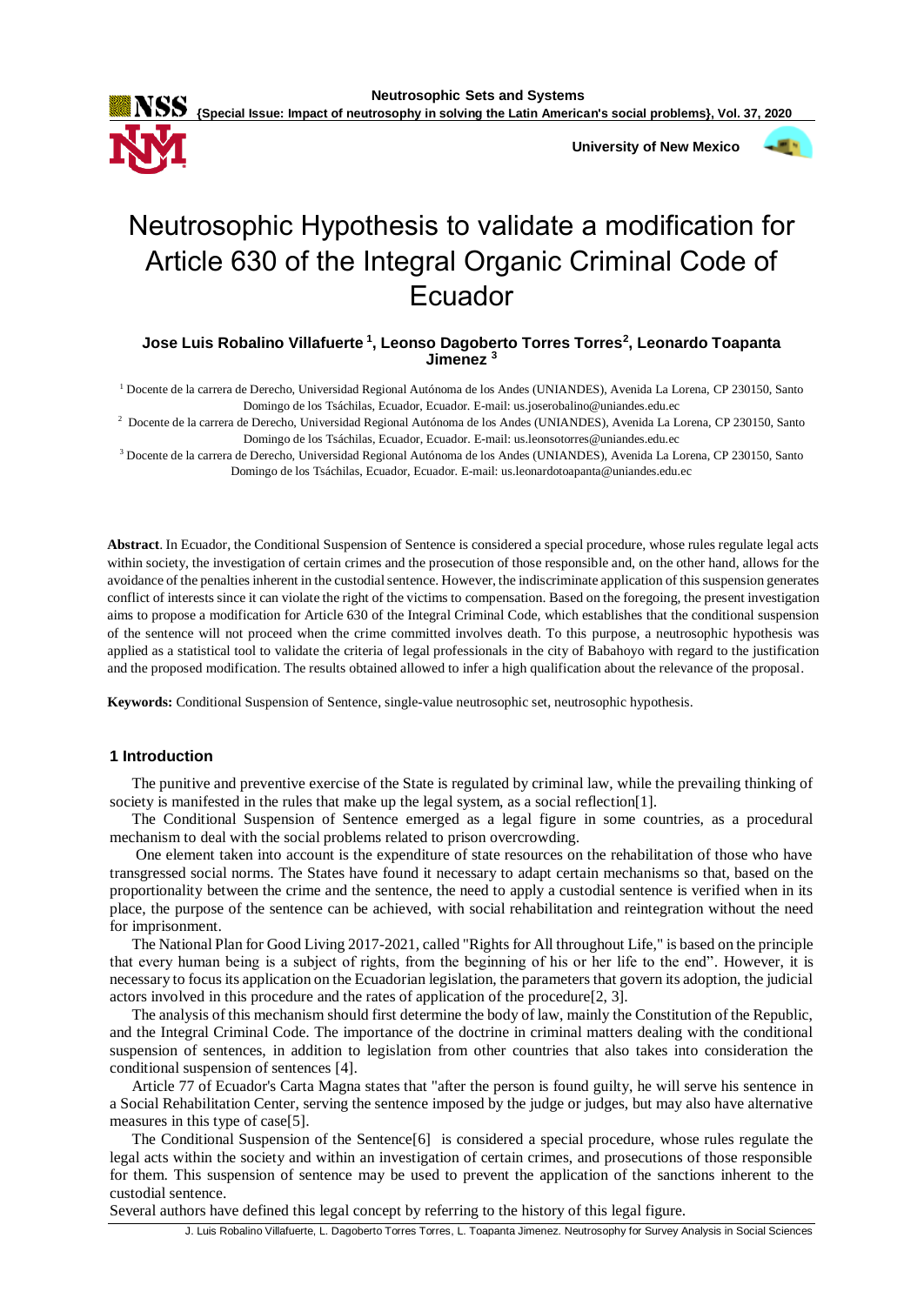The conditional suspension of the sentence is a custodial sentence and this suspension is only given for minor crimes, that is, for less serious crimes that do not cause so much harm to the victim. Many times those who applied for this measure in the past did not enter the prison, replacing the confinement and applied this measure to ensure the rehabilitation of the defendant[7].

In this case, the aforementioned jurist clarifies that it should not be applied to all types of crimes, but only in cases in which, in its effect, the damage received by the victim does not classify the infraction as a serious one. With regard to this specification, other authors made significant contributions to his investigations. Such is the case of Sierra, who expressed "This conditional suspension of the sentence will not apply to those crimes where sexual integrity and legal assets such as life are at stake. Here, the offender or offenders are stigmatized simply because they have committed certain crimes against the legal assets of each human being, which are repugnant to society." [8]

The subjects of the crime are those persons who intervene to commit an illicit act and these will be punished with a penalty equivalent to the degree of responsibility for the act. For this reason, the concept that there are no subjects who participate in the crime to more than one actor, depending on the degree of their participation, is the reason why the proportionality of the punishment is often not taken into account with the crime, because neither participation nor the degree of responsibility is considered[9].

For this reason, when the judges impose the punishment, they must do so in the best possible way so as not to violate any of the rights of the defendants. The motivating sanction establishes the criminal sanctions in which the defendant refrains from adjusting his conduct to the act or deed committed; the causal link that exists between the norms and the criminal types in which it establishes appropriate sanctions for the defendants themselves.

At the same time, however, they must keep in mind that the punitive measure must correspond to the magnitude of the crime committed.

To this end, possible mitigating and aggravating factors must be weighed, which are derived from the circumstances of the crime, and, depending on the nature of the crime, both the existence of the act and the criminal circumstance and the complexity of the crime with which the defendant is charged must be ascertained before a criminal sanction is considered[9-11].

Mitigating circumstances are all those that a prisoner may take advantage of in the case of a less serious crime, and these may reduce the degree of guilt of the person being prosecuted, and thus lead to a reduction of the penalty.

Mitigating factors are the main arguments when applying for the conditional suspension of the sentence.

Therefore, the authors propose the following:

LAW REFORMING ARTICLE 630 OF THE INTEGRAL ORGANIC PENAL CODE.

Article 630.- Conditional suspension of the sentence. -

5.- The conditional suspension of the sentence will not proceed in the case of culpable traffic offences resulting in death.

The objective of this work is to validate the proposal and its legal argument by applying a neutrosophic hypothesis test.

### **2 Materials and methods**

The present investigation studied the existing problem in the city of Babahoyo, province of Los Ríos, where hundreds of legal processes have been developed in which defendants have requested the application of the Conditional Suspension of the Sentence. A significant group of specialists on the subject, with vast experience in the type of case mentioned above, was consulted in this city. The composition of the sample, as well as the weights of each type of specialist, are shown in table 1[12-14].

| <b>Specialist</b>                    | <b>Sample</b> | Weight |
|--------------------------------------|---------------|--------|
| Lawyers in free practice             |               | 0.4    |
| Judges of the Babahoyo Criminal Unit |               | 0.6    |

**Table 1.** Sample composition and weights

A survey composed of 5 statements related to the proposed modification was applied in order to record the value that each specialist assigns to the proposal. The survey used has as a source of fundamental information for statistical inference. Below, we reproduce de 5 statements included in the survey:

- 1. Sentenced persons have the right to benefit from the Conditional Suspension of Sentence.
- 2. The indiscriminate application of the Conditional Suspension of Sentences violates the right of the victims to full compensation for the harm suffered.
- 3. The Conditional Suspension of Sentence should only be applied to certain types of criminal offences established in the regulations.
- 4. Crimes involving death, regardless of their category, should be excluded from the legal benefit of Conditional Suspension of Sentence.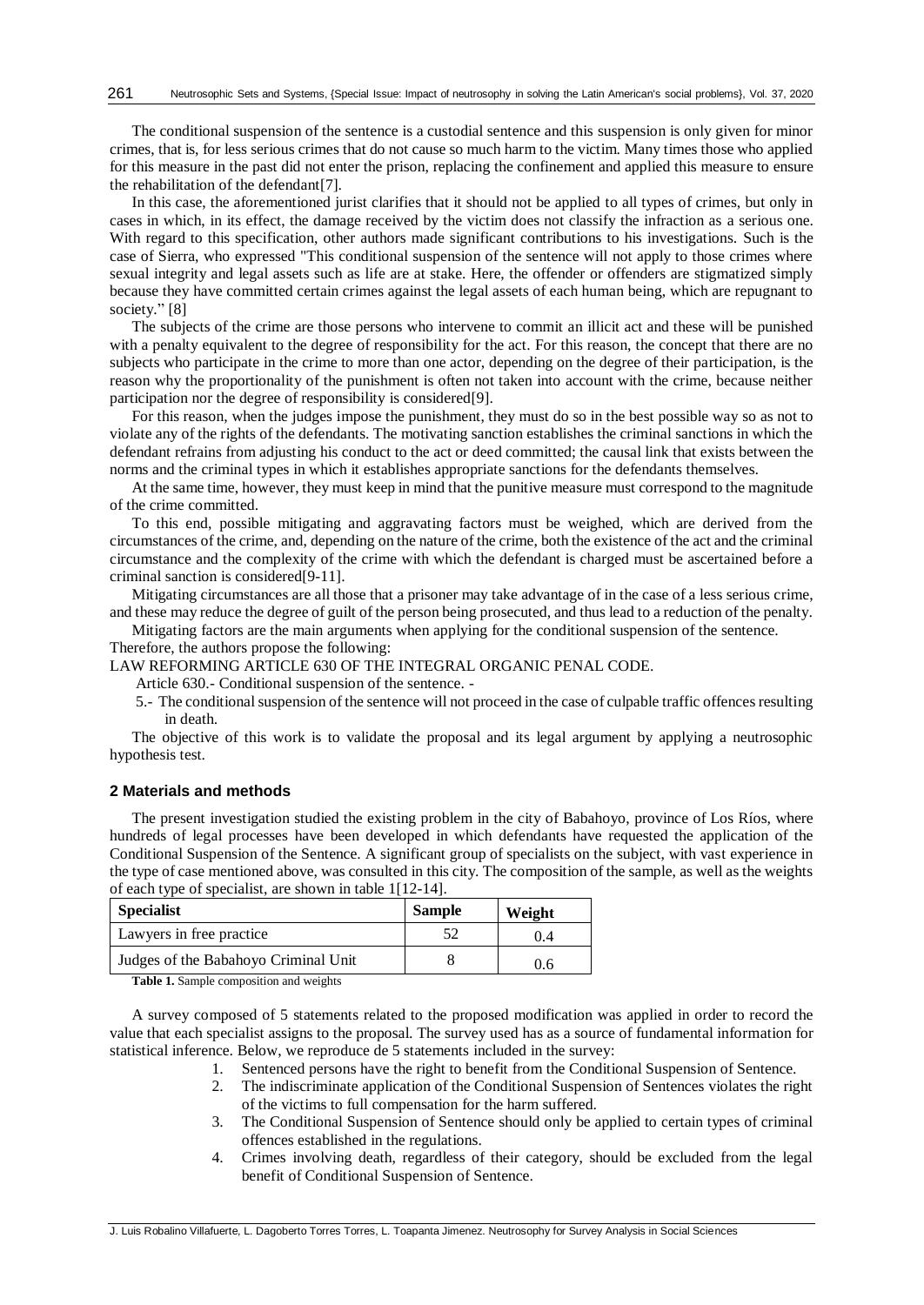5. An amendment to Article 630 of the Integral Criminal Code is required, establishing that the

Conditional Suspension of Sentence shall not apply when the crime committed involves death. The fifth affirmation will allow the direct recording of the value that the specialists assign to the proposed reform to Article 630 of the Integral Criminal Organic Code proposed in this investigation. While the first four items allow for the validation of the main elements of the legal argument underlying the proposed reform.

The possible answers were predefined by means of linguistic terms to which Single Value Neutrosophic Sets (SVNS) were assigned, in order to manage the indetermination associated with the process of statistical management of this type of information by applying the necessary elements of neutrality[15-18].

Neutrosophy is a new branch of philosophy, which studies the origin, nature and scope of neutralities, as well as their interactions with different ideational spectra. Neutrosophy have its origin on paradoxism a movement in art and science founded by Florentin Smarandache[19-21].

Smarandache introduced the degree of indeterminacy/neutrality (I) as independent component in 1995 (published in 1998) and he defined the neutrosophic set on three components:  $(T, I, F) = (Truth, Indeterminacy, I)$ Falsehood), where in general T, I, F are subsets of the interval [0, 1]; in particular T, I, F may be intervals, hesitant sets, or single-values[22-24].

It is truly complex to apply the operators of theoretical sets and even more so of the neutrosophic sets. That is why, single value neutrosophic sets (SVNS) were developed to facilitate their use for practical purposes[25, 26].

Below is the definition of a single-value neutrosophic set (SVNS).

Let X be a universe of discourse, a SVNS A over X has the following form[27]:

$$
A = \{ \langle x, t_a(x), i_a(x), f_a(x) \rangle : x \in X \} d \tag{1}
$$

Wh

$$
t_a(x): X \to [0,1], i_a(x): X \to [0,1] \ y \ f_a(x): X \to [0,1]
$$
  
with

 $0 \le t_a(x), i_a(x), f_a(x) \le 3, \forall x \in X$ 

The intervals  $t_a(x)$ ,  $i_a(x)$ ,  $f_a(x)$  denote the memberships to true, indeterminate and false from x in A, respectively [4].

To assign a crisp number as a value of a single valued neutrosophic set, a scoring function can be applied. This function will allow operations using a crisp number to contain the degrees of true, indeterminate and false in the SVNS. Although there are several scoring functions in the literature consulted, the one defined below will be used for this research.

Let  $A = t_a(x)$ ,  $i_a(x)$ ,  $f_a(x)$  be a single neutrosophic number, a score function *s* of a single valued neutrosophic number, based on the truth-membership degree, indeterminacy-membership degree and falsehood membership degree is defined by[28]:

 $s(A) = 2 + t_a(x) - i_a(x) - f_a$  $(x)$  (2)

For this investigation will be written:

 $s(V_{ij}) = 2 + t_v(x_{ij}) - i_v(x_{ij}) - f_v(x_{ij})$  (3)

Where  $s(V_{ii})$  is the score of the SVNS<sub>i</sub> correspondent to the linguistic term used by the respondent *j* to value the judicial significance or importance of the *i* statement.

The linguistic terms, SVNS and the scoring used are shown on Table2.

| <b>LINGUISTIC TERM</b> | <b>SVN NUMBERS</b> | <b>SCORING</b> |
|------------------------|--------------------|----------------|
| Extremely High (EH)    | (1; 0; 0)          | 3              |
| Very Very High (VVH)   | (0.9, 0.1, 0.1)    | 2.7            |
| Very High (VH)         | (0,8; 0,15; 0,20)  | 2.45           |
| High(H)                | (0.70, 0.25, 0.30) | 2.15           |
| Medium High (MH)       | (0,60; 0,35; 0,40) | 1.85           |
| Medium $(M)$           | (0,50; 0,50; 0,50) | 1.5            |
| Medium Low (ML)        | (0,40; 0,65; 0,60) | 1.15           |
| Low (L)                | (0.30, 0.75, 0.70) | 0.85           |
| Very Low (VL)          | (0,20; 0,85; 0,80) | 0.55           |
| Very Very Low (VVL)    | (0.10, 0.90, 0.90) | 0.3            |
| Extremely Low (EL)     | (0; 1; 1)          | $\Omega$       |

**Table 2.** Linguistic terms, SVNS and the scoring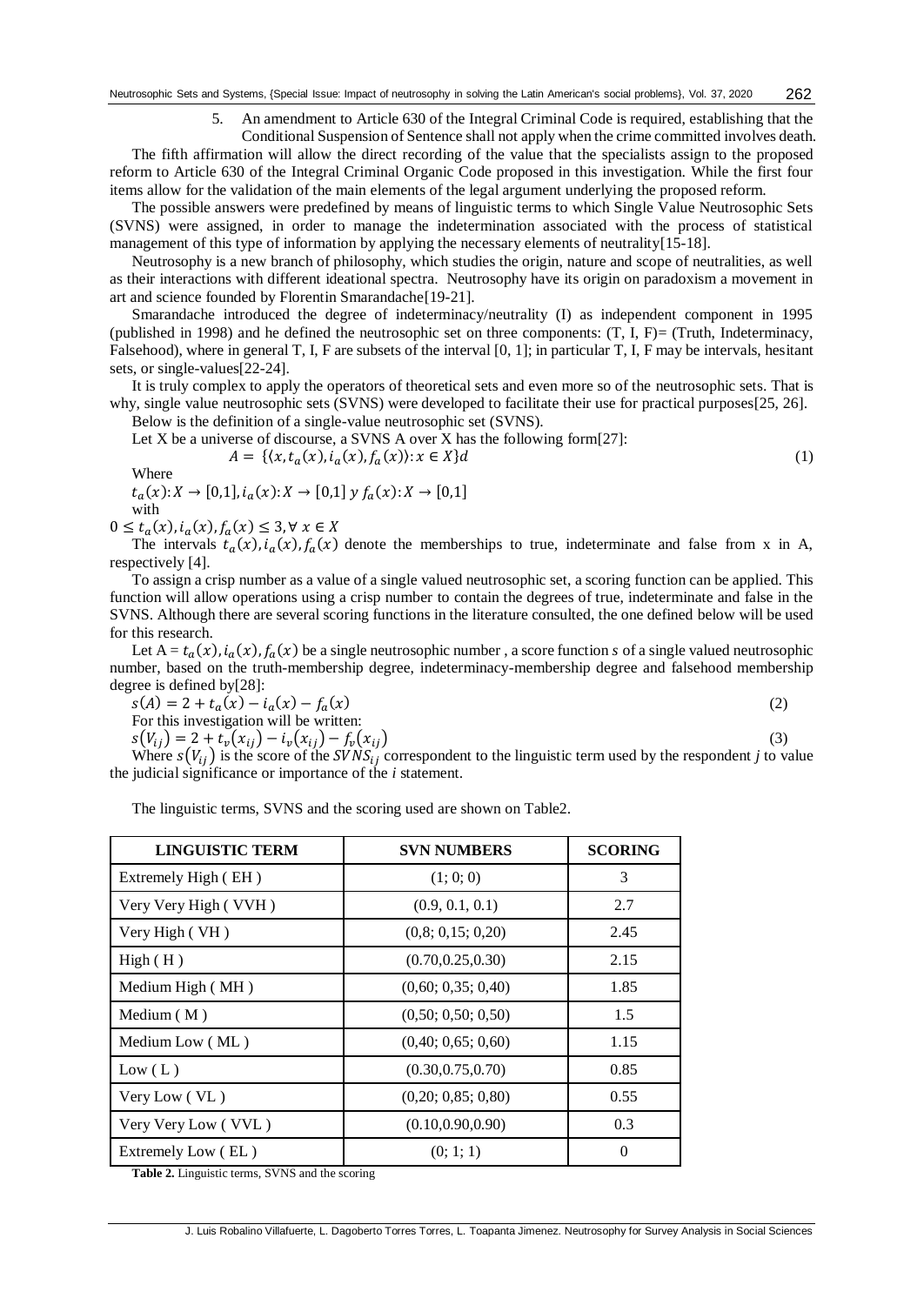Once the sample results are recorded, the weighted average score will be calculated.

Weighted Average Score:

 $was_i = \frac{1}{n}$  $\frac{1}{n}\sum_{j=1}^n w_j \cdot s(V_{ij})$ (4)

Where  $w \, \alpha s_i$  is the sample's weighted average score function of the statement *i*, and  $w_j$  is the weight of the respondent's *j* category.

The  $was_i$  is only a sample measure, so it's necessary to demonstrate that the population average parameter is high enough to state that the elements of the judicial argument and the reform to Article 630 of the Integral Organic Criminal Code proposed in this research has a high or greater value for the population of the professionals of the Babahoyo city[4].

Now we must apply a Neutrosophic Hypothesis Test for the population media to estimate the acceptance of the proposal at a population level.

A Neutrosophic Hypothesis is a statement about the neutrosophic values of a single or several population characteristics[29] .

A Neutrosophic Null Hypothesis, denoted by  $NH_0$ , is the statement that is initially assumed to be true. While the Neutrosophic Alternative Hypothesis, denoted by  $NH_a$ , is the researcher hypothesis, similarly to the classical statistics.

In our particular case, we use the following Neutrosophic Hypothesis form:

 $NH_0: \mu \in [a, b]$ 

 $NH<sub>a</sub>: \mu > b$ 

Where  $\mu$  is the population weighted average score ( $WAS_i$ ). The z-critical value, will be calculated by the equation[30] :

 $z = \frac{\bar{x} - [a, b]}{s}$  $\frac{s}{\sqrt{n}}$  $(5)$ A Neutrosophic Level of Significance α, [31]which may be a set, not necessarily a crisp number as in classical

statistics. For this research we will assume the set of asymptotic significance level, [0.95 , 0.99], which implies the set  $\alpha_N = [0.01, 0.05]$ .

#### **3 Results**

A group of fifteen experts in the field of study was selected for the application of the Neutrosophic TOPSIS technique. They are free practice lawyers and public defenders from the Public Defender's Office in the Criminal Area of the Babahoyo canton, registered with the Los Ríos Bar Association, 40% of which, are women.

The lawyers and judges surveyed from the city of Babahoyo are professionals with vast experience in their profession. They alleged active and repeated participation in trials where the right to the legal benefit of Conditional Suspension of Sentence was invoked. Hence, their criteria are considered as key resources to support the results of this research.

After the application of the survey, preliminary statistical data on the results of the study were obtained, which are shown in the following table of frequencies.

|                                                         | <b>Frequencies</b>    |                    |                    |                    |                    |  |
|---------------------------------------------------------|-----------------------|--------------------|--------------------|--------------------|--------------------|--|
| Linguistic term                                         | <b>Statement</b><br>1 | <b>Statement 2</b> | <b>Statement 3</b> | <b>Statement 4</b> | <b>Statement 5</b> |  |
| Extremely High (EH)                                     | 14                    | 11                 | 12                 | 14                 | 16                 |  |
| Very Very High (VVH)                                    | 12                    | 14                 | 15                 | 14                 | 17                 |  |
| Very High (VH)                                          | 14                    | 15                 | 18                 | 17                 | 16                 |  |
| High(H)                                                 | 10                    | 8                  | 7                  | 10                 | 8                  |  |
| Medium High (MH)                                        | 10                    | 12                 | 8                  | 5                  | 3                  |  |
| Medium $(M)$                                            |                       |                    |                    |                    |                    |  |
| Medium Low (ML)                                         |                       |                    |                    |                    |                    |  |
| Low (L)                                                 |                       |                    |                    |                    |                    |  |
| Very Low (VL)                                           |                       |                    |                    |                    |                    |  |
| Very Very Low (VVL)                                     |                       |                    |                    |                    |                    |  |
| Extremely Low (EL)                                      | ۰                     |                    |                    |                    |                    |  |
| <b>Total</b><br>$\mathbf{m}$ is a $\mathbf{m}$<br>$-11$ | 60                    | 60                 | 60                 | 60                 | 60                 |  |

**Table 3.** Frequency table

J. Luis Robalino Villafuerte, L. Dagoberto Torres Torres, L. Toapanta Jimenez. Neutrosophy for Survey Analysis in Social Sciences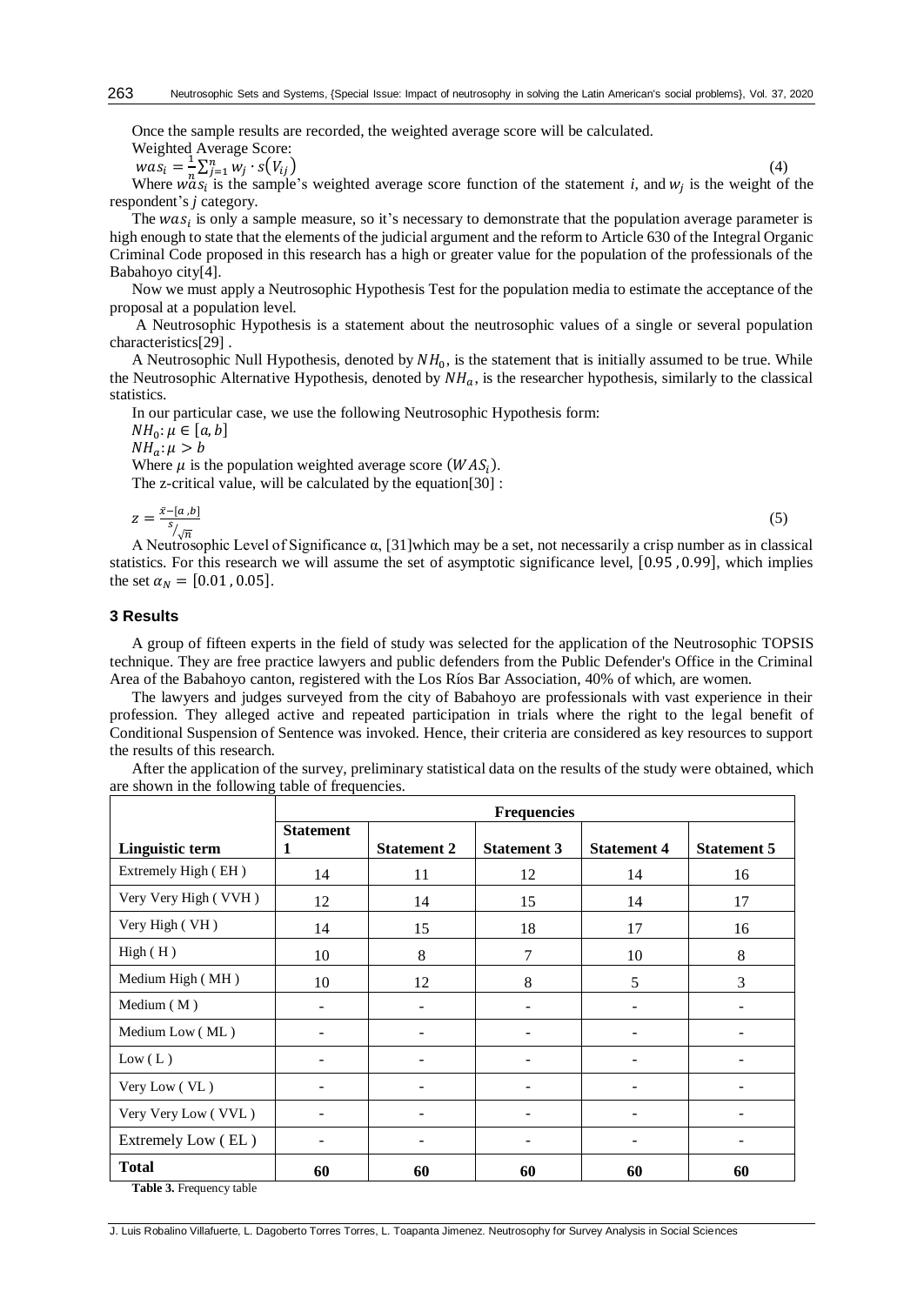As we can see, all the results are higher than "Medium High" (MH). Therefore, it can be stated that the selected sample grants a high value to the proposal.

In order to avoid the use of aggregation functions in this work, we proceeded to calculate that of each of the responses given by the respondents and this was summarized in figure 1.



**Figure 1**. Weighted average score

In all cases a weighted average value of the score obtained, was higher than 2.44, which confirms the conclusion drawn from the frequency table (Table 3). In the case of statement number 5, it has the highest value of all statements, and it is can be qualified, at sample level, as evaluated with a very high importance, according to table 2.

In order to validate the proposal at a population level, the following test of a given neutrosophic hypothesis was proposed setting  $\alpha_N = [0.01, 0.05]$ .

 $NH_0: \mu \in [0, 1.85]$ 

 $NH_a: \mu > 1.85$ 

The following is the result of the test for statement number 5 of the applied survey.

Applying the decision criterion:

Reject  $NH_0$  if  $min\{z-critical\} > max\{Z_{1-\alpha_N}\}\$ , applying (5), was obtained  $Z = 10.6 > max\{Z_{1-\alpha_N}\}\$ 2.326, so the decision to reject  $NH_0$  for the significance level  $\alpha_N = [0.01, 0.05]$ .

Similar results were obtained for the rest of the elements submitted to the specialists' criteria. Therefore, it can be affirmed that, at the population level, both the argumentative elements and the proposed reform to Article 630 will have a positive acceptance among the legal professionals of the city of Babahoyo.

#### **Conclusions**

The application of the Neutrosophic Hypothesis Test, allowed positively validating the result of this research with a level of significance of up to 99%.

The proposed reform to article 630 of the Integral Organic Penal Code and the argumentation of it have a high relevance for the lawyers and judges of the city of Babahoyo.

The reform proposed would help those who have been victims because their relatives have died as a result of a crime and the offenders take advantage of the conditional suspension of the sentence. The victims are expressly dissatisfied with the expected retribution for the loss they suffered.

#### **References**

- 1. Asamblea Constituyente. (2015). Código Orgánico Integral Penal. Quito Ecuador: Corporación de Estudios y Publicaciones.
- 2. Curuy, E. Derecho Penal, Parte General. Santiago, 1997.
- 3. Sierra, María Teresa. Desafíos al Estado desde los márgenes: justicia y seguridad en la experiencia de la policía comunitaria de Guerrero. Justicias indígenas y Estados. Violencias contemporáneas, 2013, p.159-193.
- 4. Leyva, M. & Smarandache, F. (2018) Neutrosofía: Nuevos avances en el tratamiento de la incertidumbre. Bruselas: Pons.
- 5. Samarandache, F. Introduction to Neutrosophic Statistics, (2014) Sitech & Education Publishing
- 6. Smarandache, F. Unifying Field in Logics: NeutrosophicLogic. Neutrosophy, Neutrosophic Set, Neutrosophic Probability: Neutrsophic Logic. Neutrosophy, Neutrosophic Set, Neutrosophic Probability. (2005): Infinite Study.
- 7. Beyleveld, D. and R. Brownsword, *Punitive and preventive justice in an era of profiling, smart prediction and practical preclusion: three key questions.* International Journal of Law in Context, 2019. **15**(2): p. 198-218.
- 8. Vivir, P., *Plan nacional del buen Vivir.* Recuperado el, 2013. **1**(12): p. 2017.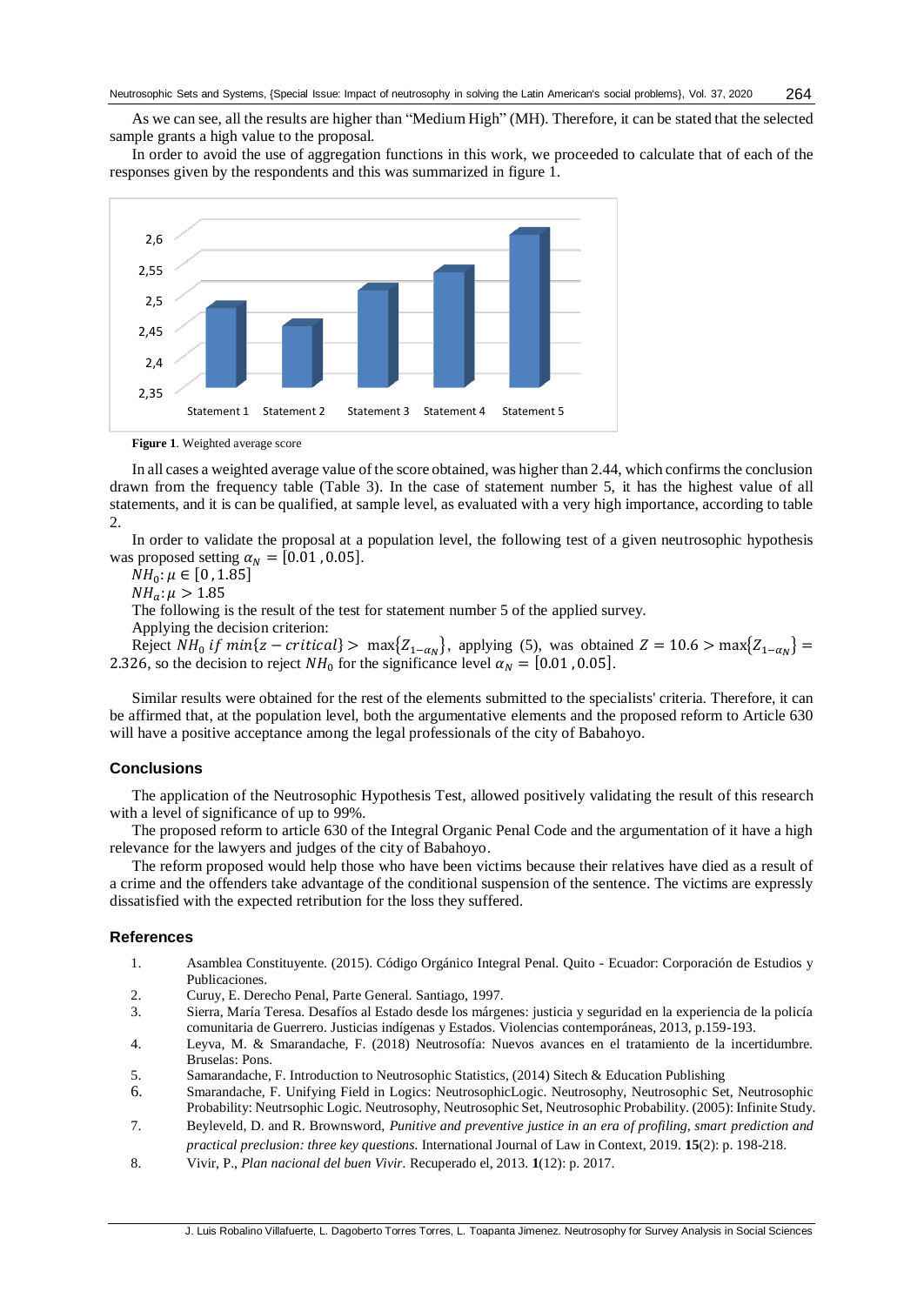9. García, J.M.B., J.E. Ricardo, and I.M. Villalva, *Acciones didácticas para la autorrealización física integral de los estudiantes de carreras agropecuarias.* Didasc@ lia: Didáctica y Educación, 2016. **7**(2): p. 57-66.

10. Oficial, R., *Código Orgánico Integral Penal.* 2014.

- 11. Del Ecuador, A.C., *Constitución de la República del Ecuador.* Quito: Tribunal Constitucional del Ecuador. Registro oficial Nro, 2008. **449**.
- 12. Bucur, C.I., *Control the Behavior of Juveniles Sentenced to Conditional Suspension of Sentence During Probation Period in Romania and in Moldova.* Jurnalul de Studii Juridice, 2012. **7**: p. 159.
- 13. Mir Puig, S., *Derecho penal parte general.* Buenos Aires: B de F, 2004. **7**.
- 14. Sierra, M.T., *Desafíos al Estado desde los márgenes: justicia y seguridad en la experiencia de la policía comunitaria de Guerrero.* Justicias indígenas y Estado. Violencias contemporáneas, 2013: p. 159-193.
- 15. Vera, D.C., A.V.T. Suntaxi, G.C.I. Alcívar, J.E. Ricardo, and M.D.O. Rodríguez, *Políticas de inclusión social y el sistema de ingreso a las instituciones de educación superior del ecuador.* Dilemas Contemporáneos: Educación, Política y Valores, 2018. **6**(1).
- 16. Ricardo, J.E., *Importancia de la investigación jurídica para la formación de los profesionales del Derecho.* Dilemas Contemporáneos: Educación, Política y Valores., 2020.
- 17. Ricardo, J.E., M.I.M. Villalva, Z.A.O. Padilla, and L.A.C. Hurtado, *FILOSOFÍA DE LA COMUNICACIÓN, COMPLEMENTO NECESARIO EN EL APRENDIZAJE DE LAS CIENCIAS SOCIALES.* Magazine de las Ciencias: Revista de Investigación e Innovación, 2018. **3**(2): p. 39-52.
- 18. Carballido, R.M., H. Paronyan, M.A. Matos, and A.L. Santillán Molina, *Neutrosofic statistics applied to demonstrate the importance of humanistic and higher education components in students of legal careers.* Neutrosophic Sets and Systems, 2019. **26**(1): p. 26.
- 19. Smarandache, F. and G. Savoiu, *Neutrosophic index numbers: neutrosophic logic applied in the statistical indicators theory.* A Publication of Society for Mathematics of Uncertainty, 2015. **10**: p. 67.
- 20. Valencia Cruzaty, L.E., M.R. Tomalá, and C.M. Castillo Gallo, *A Neutrosophic Statistic Method to Predict Tax Time Series in Ecuador.* Neutrosophic Sets & Systems, 2020. **34**.
- 21. Cabezas, R., J.G. Ruizº, and M. Leyva, *A Knowledge-based Recommendation Framework using SVN.* Neutrosophic Sets and Systems, 2017. **16**: p. 24.
- 22. Altinirmak, S., Y. Gul, B.O. Okoth, and C. Karamasa, *Performance evaluation of mutual funds via single valued neutrosophic set (svns) perspective: a case study in turkey.* Neutrosophic Sets and Systems, 2018. **23**(1): p. 10.
- 23. Rohini, A., M. Venkatachalam, S. Broumi, and F. Smarandache, *Single Valued Neutrosophic Coloring.* Neutrosophic Sets & Systems, 2019. **28**.
- 24. 18. Teruel, K.P., J.C. Cedeno, H.L. Gavilanez, and C.B. Diaz, *A framework for selecting cloud computing services based on consensus under single valued neutrosophic numbers.* Neutrosophic Sets and Systems, 2018. **22**(1): p. 4.
- 25. Popescu, T., P. Georgelin, F. Smarandache, and L. Popescu, *The aesthetics of paradoxism.* 2002.
- 26. Smarandache, F., *Paradoxism's Manifestos and International Folklore*. 2010: Infinite Study.
- 27. Smarandache, F., *Fifteenth International PhotoVideoAnthology on Paradoxism*. 2020: Infinite Study.
- 28. Leyva-Vázquez, M. and F. Smarandache, *Inteligencia Artificial: retos, perspectivas y papel de la Neutrosofía*. 2018: Infinite Study.
- 29. Smarandache, F., *Neutrosophy, a new Branch of Philosophy*. 2002: Infinite Study.
- 30. Vázquez, M.L. and F. Smarandache, *Neutrosofía: Nuevos avances en el tratamiento de la incertidumbre*. 2018: Infinite Study.
- 31. Caballero, E.G., F. Smarandache, and M. Leyva Vázquez, *On Neutrosophic Offuninorms.* Symmetry, 2019. **11**(9): p. 1136.
- 32. Hernández, N.B., N.V. Izquierdo, M. Leyva-Vazquez, and F. Smarandache, *Validation of the pedagogical strategy for the formation of the competence entrepreneurship in high education through the use of neutrosophic logic and Iadov technique.* Neutrosophic Sets and Systems, 2018. **23**(1): p. 5.
- 33. Deli, I. and Y. Şubaş, *A ranking method of single valued neutrosophic numbers and its applications to multiattribute decision making problems.* International Journal of Machine Learning and Cybernetics, 2017. **8**(4): p. 1309-1322.
- 34. Şahin, R., *Multi-criteria neutrosophic decision making method based on score and accuracy functions under neutrosophic environment.* arXiv preprint arXiv:1412.5202, 2014.
- 35. Sierra Morán, J.C., J.F. Enríquez Chuga, W.M. Arias Collaguazo, and C.W. Maldonado Gudiño, *Neutrosophic statistics applied to the analysis of socially responsible participation in the community.* Neutrosophic Sets and Systems, 2019. **26**(1): p. 4.
- 36. Smarandache, F., *Introduction to neutrosophic measure, neutrosophic integral, and neutrosophic probability*. 2013: Infinite Study.